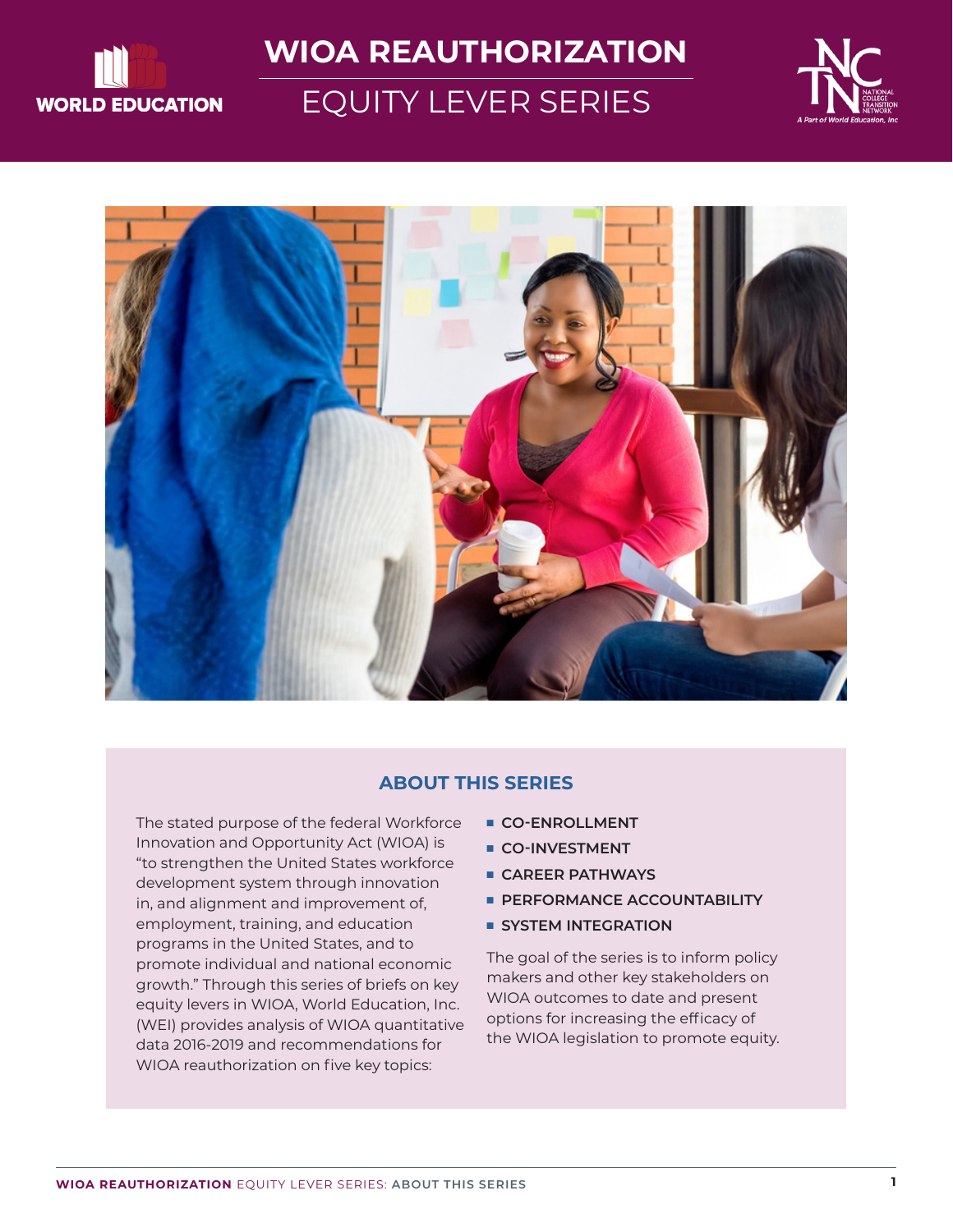# **CO-ENROLLMENT**

The term 'co-enrollment' as used in this brief refers specifically to simultaneous enrollment in more than one of the Workforce Innovation and Opportunity Act (WIOA) six core programs:

- **Title I** Adult
- **Title II** Adult Education and Family Literacy
- **n** Title I Youth
- **Title III** Wagner-Peyser
- **Title I** Dislocated Worker
- **Title IV** Vocational Rehabilitation Services

WIOA does not define co-enrollment, but does require state reporting of participants who received services under more than one core WIOA program. A 2017 joint U.S. Department of Education and Labor webinar<sup>1</sup> discussed the purpose of co-enrollment as a route "to better develop an understanding of which programs are necessary for participant success and advancement toward their career and educational goals," without describing how co-enrollment would indicate this. In response to a question, webinar presenters provided direction on reporting and performance noting that a co-enrolled individual's performance gains are reported in ALL systems in which that individual is enrolled, not divided up based on funds spent or services provided. This webinar transcript remains the only federal guidance to the field to date on how co-enrollment is to be understood and evaluated.

In 2018, in response to state questions on co-enrollment, a federal technical assistance project<sup>2</sup> was conducted to enable a cohort of states to develop individual state plans. One of those states, California, went on to create their state co-enrollment directive<sup>3</sup> that includes public benefit programs in addition to the six WIOA core programs. The California directive provides both a strong definition and clear purpose for co-enrollment to increase program and participant success, maximize resources, enable greater efficiencies in service delivery, and align services with regional sector pathways. The directive also notes the power of co-enrollment: "By braiding resources and realigning program service delivery models, we can redefine participant flow and facilitate access to comprehensive services."

#### **WIOA QUANTITATIVE REPORTING**

WEI's analysis of co-enrollment focused on the extent to which states are utilizing co-enrollment of WIOA Title II Adult Education and Family Literacy Act (AEFLA) participants with other WIOA core partners to provide holistic, human-centered career and training services, particularly with WIOA Title I out-of-school youth and WIOA Title I Adult participants.

The AEFLA summary data reporting indicates that 5.9 percent of AEFLA participants were enrolled in another WIOA title in PY 2017, and 6.2 percent were in PY 2018. However, this data is greatly underreported, with only 25 of the 57 states and territories reporting any co-enrollments in PY 2017, and only 22 states and territories reporting in PY 2018.

WEI also analyzed summary data on co-enrollments of WIOA Title I Youth and Title I Adults in AEFLA. The data was drawn from the Performance Accountability, Information, and Reporting (PIRL) system, the individual participant records submitted by the states to U.S. Department of Labor on a quarterly basis, which contain variables on the enrollment of participants in all WIOA Titles. This data indicates that only about 3.2 percent of WIOA Title I Youth were co-enrolled in AEFLA nationally, and just 0.6 percent of WIOA Title I Adults were co-enrolled in AEFLA, even though AEFLA participants are a priority-of-service population for the WIOA Title I Adult program. These co-enrollment percentages vary substantially across states, with 11 states co-enrolling more than 6 percent of their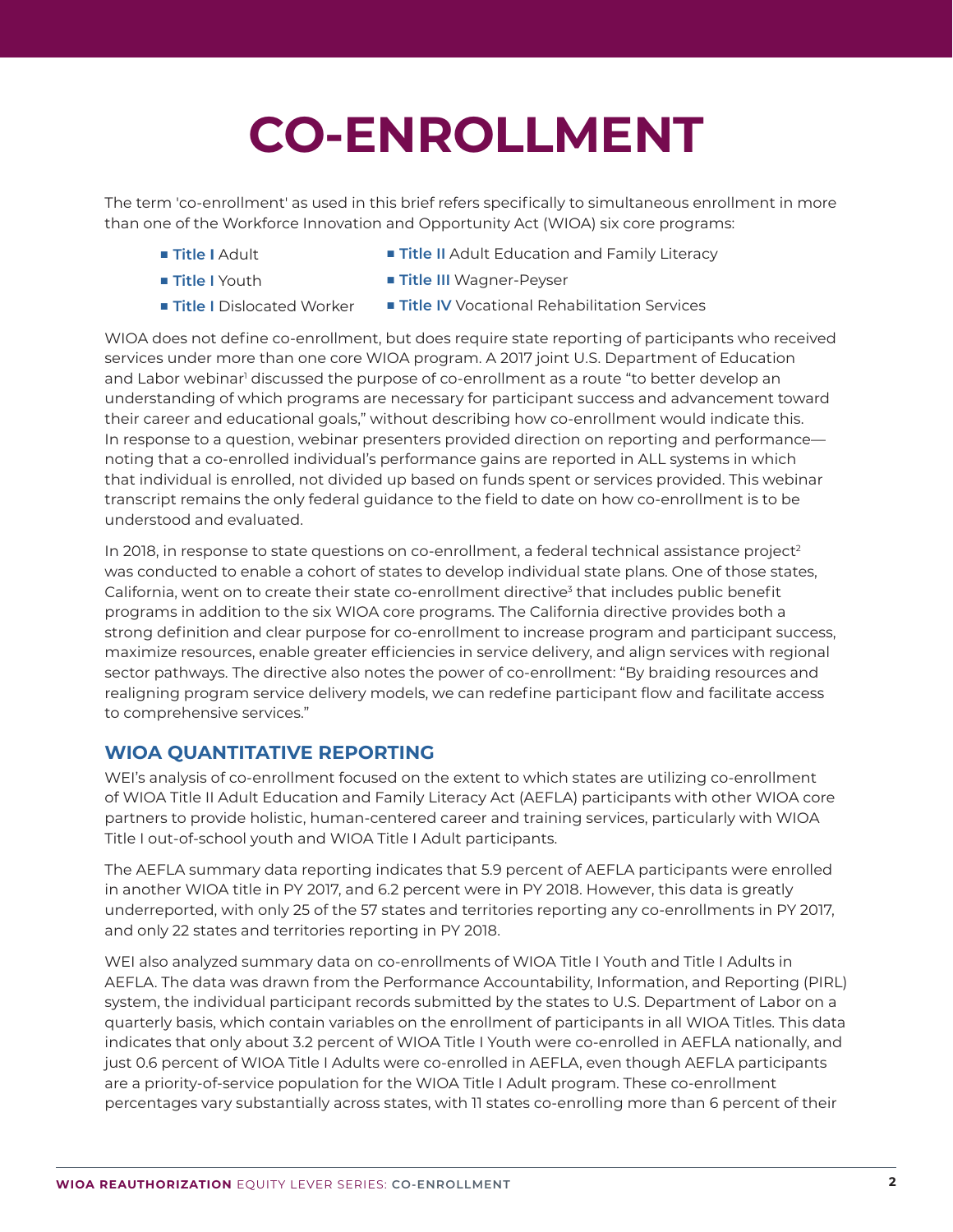Title I Youth participants in AEFLA, and five states enrolling more than 3 percent of their Title I Adult participant in AEFLA. See **Figure 1**.



Co-enrollment, the leveraging of the education and workforce development partner services to holistically meet the needs of program participants, was to be the hallmark of WIOA career pathways. Why isn't it happening? While Congressional intent embedded equity into the law, subsequent siloed rule-making, lack of guidance, and calcified practices have kept that intent from becoming reality.

Specifically, two WIOA equity strategies remain largely unfulfilled:

# **WIOA TITLE I Youth**

First is the critical requirement to turn the WIOA Title I Youth program toward the out-of-school youth (OSY) population. WIOA requires 75% of WIOA Title I Youth funding to be spent on OSY. However, many WIOA 2020 plans include OSY waiver requests, allowing states to opt out of building partnerships with community organizations and public benefit programs to serve OSY and instead focus on providing career exposure only through K12 partnerships. While a number of exemplar communities are building partnerships to serve more OSY and serve them well, the year-over-year granting of waivers without consequences means that some states are able to disregard the WIOA mandate to address the needs of their least-well-served youth populations.

# **WIOA TITLE I Adult**

The second largely ignored equity strategy is the WIOA Title I Adult priority-of-service mandate, which focuses funds on three key populations: "recipients of public assistance, low-income individuals, and individuals who are basic skills deficient (including English language learners)." WIOA closed a loophole in the previous legislation that allowed states to use the "limited funding"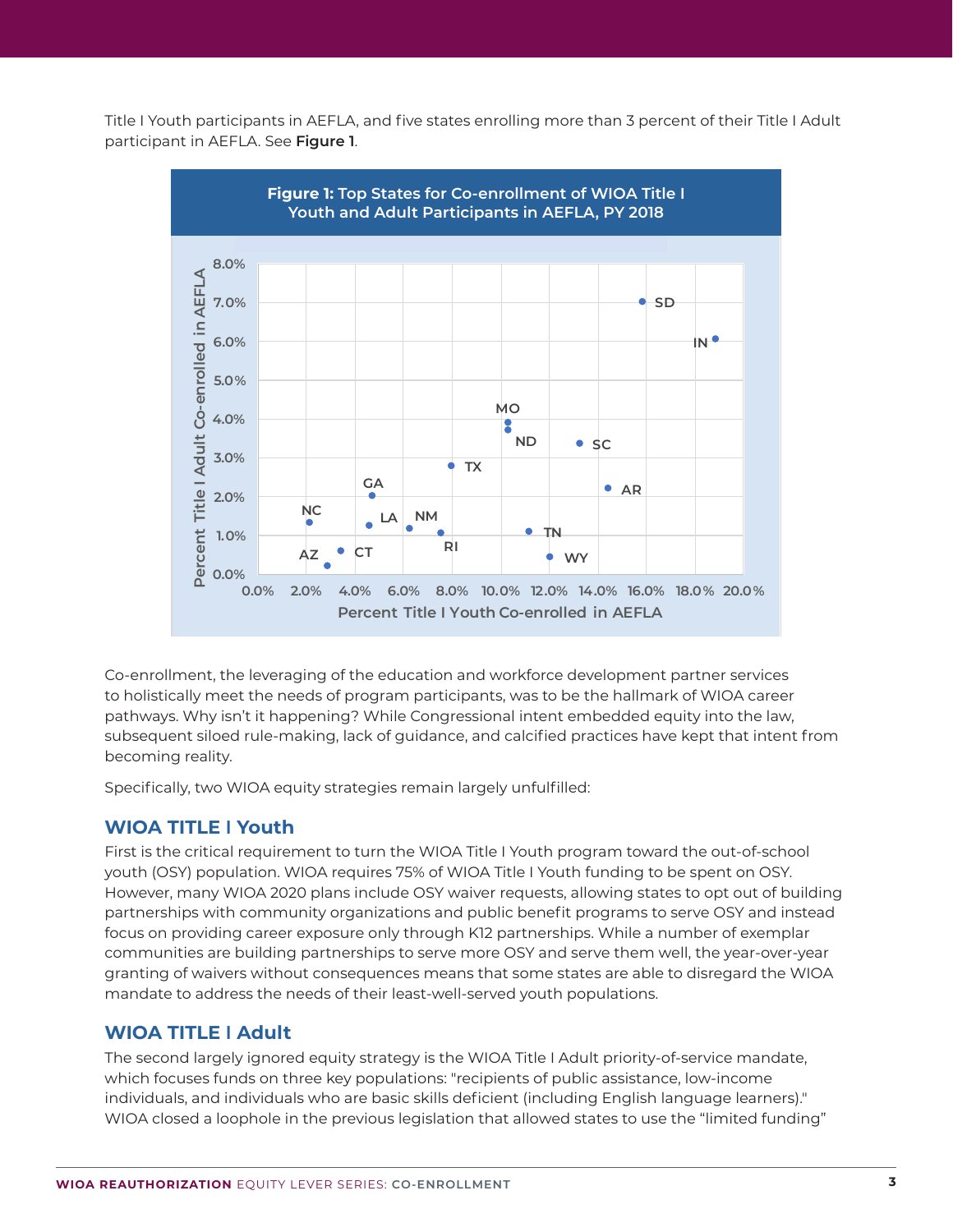rationale to avoid prioritizing these populations, but the data reveals little effort by states to push beyond "low-income" as a target population. **Figure 2** illustrates this point using data on percentages of low-income individuals, individuals who are English learners or have low literacy, and Temporary Aid to Needy Families (TANF) recipients by state/territory for PY 2018.

Similarly, recent Department of Labor guidance<sup>4</sup> sets an expectation that states will dedicate 75% of WIOA Title I adult funds for priority of service populations, but WIOA 2020 plans<sup>5</sup> reveal little intent to move beyond 51%.



# **RECOMMENDATIONS**

As the WIOA legislation comes due for reauthorization, policy makers need to amend it to strengthen definitions, close loopholes, and provide joint guidance and incentives in order to ensure that its intended equity outcomes are realized.

**First, provide a definition of co-enrollment** that supports each state's strategic plan, whether that is a unified plan—the minimum requirement to include the six WIOA core partners—or a combined plan (see box below for a sample definition of strategic co-enrollment). States that have taken up the combined plan option are creating equity strategies with Perkins Career and Technical Education (CTE) partners, community colleges, Temporary Assistance to Needy Families (TANF) partners, Supplemental Nutrition Assistance Program Employment & Training (SNAP E&T) partners, and other entities in the list of "required one-stop partners" in WIOA Section 121(b)(1)(B), and they should be rewarded for developing and implementing these co-enrollment strategies.

**Second, align definitions of the two key WIOA activities:** career services and training services. As it now stands, the joint performance accountability guidance documents from the Departments of Labor<sup>6</sup> and Education<sup>7</sup> describe the same activity—for instance, participation in adult education in two different ways and limit shared accountability through different interpretations of activities across the titles. This creates unnecessary barriers for states seeking to serve their youth and adults with equity strategies that align with WIOA's equity mandates.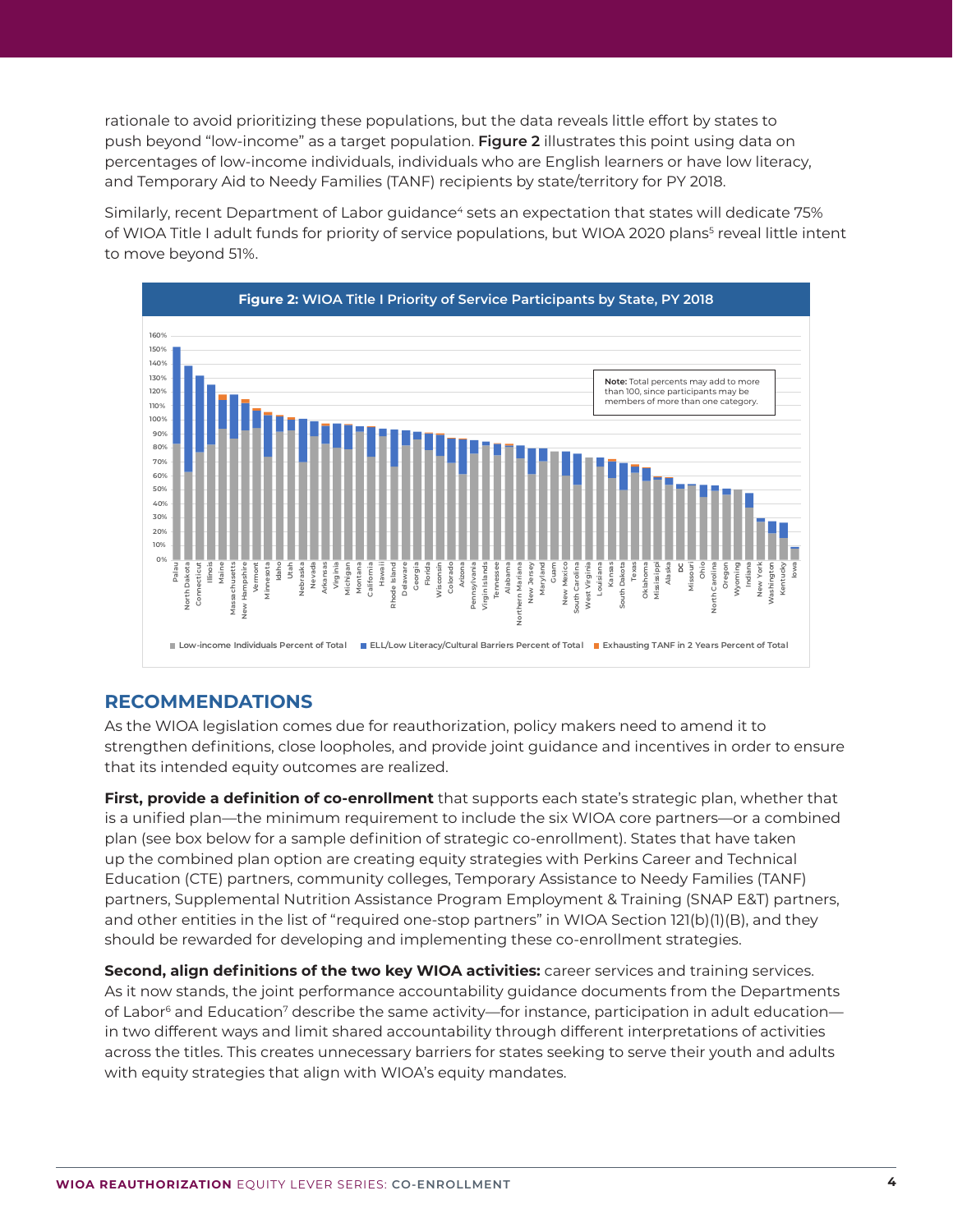**Strategic co-enrollment** – Intentional enrollment in more than one WIOA Plan Partner program, as defined in a state's WIOA Unified or Combined Plan. Shared case management, leveraged resources, and improved participant experiences and outcomes are made possible through the strong partnerships that characterize strategic coenrollment. Strategic co-enrollment is participant centered and provides all necessary services to achieve positive outcomes. Coordination should prevent duplication or the supplanting of intensive services.

# **ADDITIONAL RECOMMENDATIONS FOR WIOA REAUTHORIZATION**

#### **For core partners:**

- **Eliminate OSY waivers and provide quidance and incentives to help local providers "find" and** serve the OSY population in their communities through partnerships with TANF, SNAP E&T, and more.
- **ORIGHT 1** Codify 75% for Title I Adult priority of service populations AND set a target percent of funds for training services. Too many local areas use WIOA Title I Adult funds for infrastructure rather than service delivery. A priority-of-service target is needed, but it is useless without a target for percent of funds used for career and training services within the Title I Adult program.
- **Produce joint U.S. Departments of Education and Labor guidance clearly detailing how** co-enrollment is "counted" in WIOA performance.
- **Provide incentive funding for co-enrollment. WIOA ended the incentive funding structure that** seeded many of the career pathway innovations that were built into the legislation. A reauthorized WIOA should include an incentive funding structure completely built on providing effective services to those community members who are most in need of public education and workforce development programs.

#### **For broader partners:**

- $\blacksquare$  Provide guidance specifically for serving shared populations such as the expanded Perkins CTE low-income adults and public benefit recipients (e.g., TANF, SNAP E&T).
- **Support adult education and postsecondary education dual enrollment through active promotion** of the Higher Education Act Ability to Benefit provision.

- <sup>3</sup> Strategic Co-enrollment Unified Plan Partners. Retrieved from https://www.edd.ca.gov/Jobs\_and\_Training/pubs/ wsd19-09.pdf
- 4 Training and Employment Guidance Letter 7-20. Retrieved from https://wdr.doleta.gov/directives/attach/TEGL/ TEGL\_7-20.pdf
- 5 WIOA State Plans. Retrieved from https://wioaplans.ed.gov.
- 6 Training and Employment Guidance Letter 10-16 Change 1. Retrieved from https://wdr.doleta.gov/directives/attach/ TEGL/TEGL\_10-16-Change1.pdf
- 7 Program Memorandum OCTAE 17-2. Retrieved from https://www2.ed.gov/about/offices/list/ovae/pi/AdultEd/ octae-program-memo-17-2.pdf

<sup>1</sup> WIOA Performance Accountability Hot Topics. Retrieved from https://www.workforcegps.org/sitecore/content/global/ events/2016/12/14/12/38/WIOA-Wednesday-WIOA-Performance-Accountability-Hot-Topics

<sup>2</sup> WIOA Co-enrollment Lessons Learned. Retrieved from https://www.workforcegps.org/events/2018/06/21/15/09/ WIOA-Co-Enrollment-Cohort-Lessons-Learned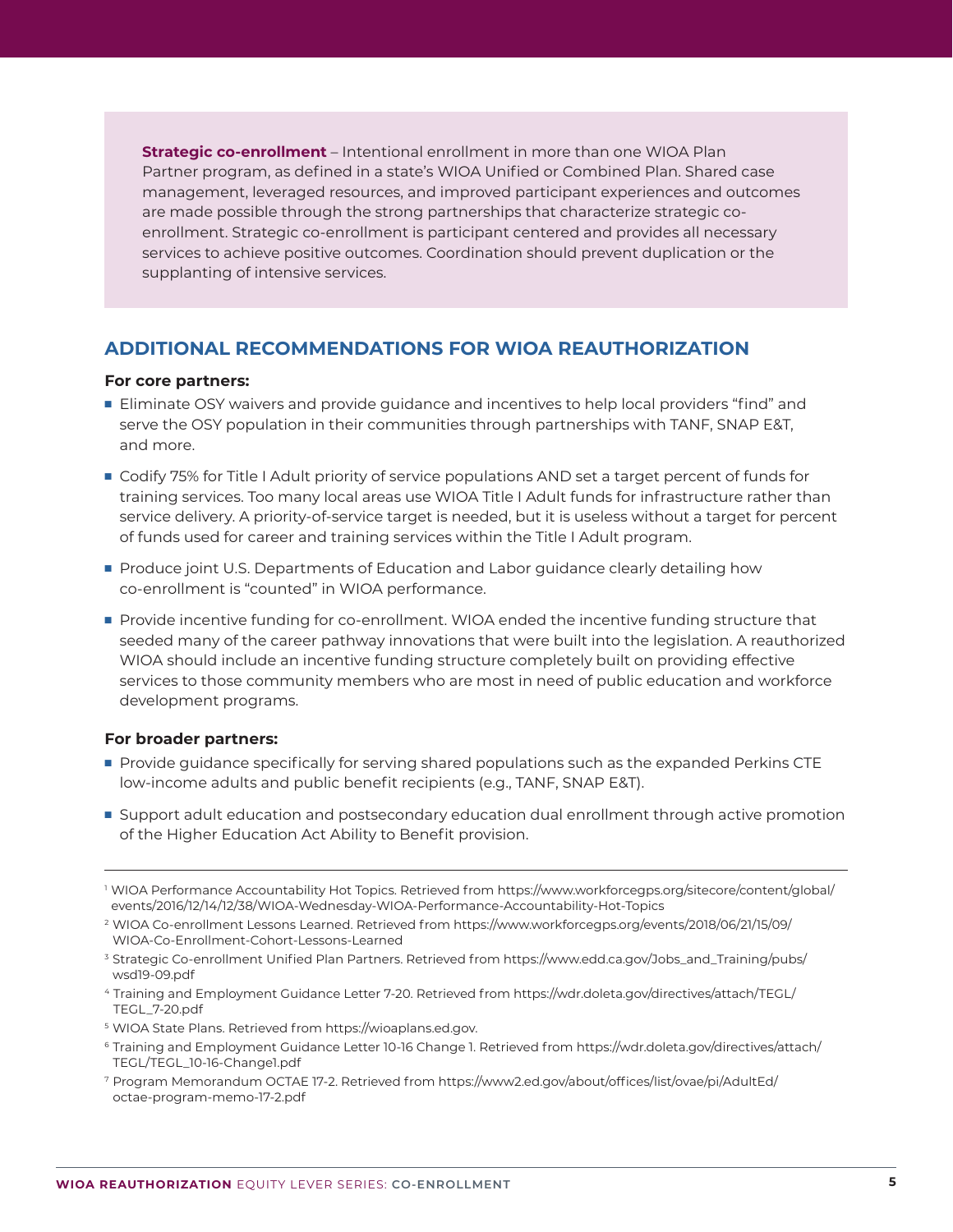# **CO-INVESTMENT**

The Workforce Innovation and Opportunity Act (WIOA) has fundamental purposes: to create more access and opportunity for educational and economic mobility within target populations, and to support alignment across the workforce, education, and economic development systems to increase the quality and accessibility of education and employment services. The law endorses two complementary strategies, co-enrollment and co-investment, for realizing these purposes. WEI's brief on co-enrollment presents data and recommendations on this strategy as it pertains to WIOA's six core programs:

 $\blacksquare$  **Title | Adult** 

- **Title II** Adult Education and Family Literacy
- **n** Title I Youth
- **n** Title I Dislocated Worker
- **Title III** Wagner-Peyser
- Title IV Vocational Rehabilitation Services

The co-investment strategy pertains to these programs and more, as it includes all of the "required one-stop partners" listed in WIOA Section 121(b)(1)(B), such as programs authorized under the Perkins Act, the Senior Community Service Program, and Temporary Assistance to Needy Families (TANF). Even more than co-enrollment, co-investment requires a conversation around what it means to partner. Partnership goes far beyond signing an annual Memorandum of Understanding; it means bringing resources and taking responsibility. However, in many states co-investment is an unrealized equity strategy.

### **WIOA QUANTITATIVE REPORTING**

WIOA's mandated statewide performance reporting demonstrates the lack of investment being made in quality career and training services. **Figure 1** shows the data for PY 2019 as an example. In the Title II Adult Education program, just over one million participants received career services at an average cost of \$129.50 per person, while under 40,000 received training at an average cost of \$449.45. This represents an abysmally low investment in people confronting barriers to success and even less than was spent per participant in PY 2018.

| Figure 1: Statewide Performance Report - WIOA Title II Adult Education Program PY 2019 |                                                                           |           |                                                                                                                                                          |                  |                       |                                    |                                    |                |  |
|----------------------------------------------------------------------------------------|---------------------------------------------------------------------------|-----------|----------------------------------------------------------------------------------------------------------------------------------------------------------|------------------|-----------------------|------------------------------------|------------------------------------|----------------|--|
| <b>PROGRAM</b>                                                                         |                                                                           |           | <b>TITLE (select one):</b>                                                                                                                               |                  |                       |                                    |                                    |                |  |
| <b>STATE: NATIONAL SUMMARY</b><br>Title I Local Area:                                  |                                                                           |           | Title I Adult                                                                                                                                            |                  | □                     | Title II Adult Education           |                                    | $\overline{X}$ |  |
| REPORTING PERIOD COVERED (Required for current and three preceding years.)             |                                                                           |           | <b>Title I Dislocated Worker</b>                                                                                                                         |                  | □                     | Title III Wagner-Peyser            |                                    | п              |  |
| From (07/01/2019):                                                                     | To (06/30/2020):                                                          |           |                                                                                                                                                          | Title I Youth    |                       | Title IV Vocational Rehabilitation |                                    | п              |  |
|                                                                                        |                                                                           |           | Title I and Title III combined                                                                                                                           |                  | □                     |                                    |                                    |                |  |
| <b>SUMMARY INFORMATION</b>                                                             |                                                                           |           |                                                                                                                                                          |                  |                       |                                    |                                    |                |  |
| <b>Service</b>                                                                         | <b>Participants Served</b><br>(Cohort Period: 07/01/2019 -<br>06/30/2020) |           | <b>Participants Exited</b><br>(Cohort Period: 04/01/2019 - 03/31/2020) (Cohort Period: 07/01/2019 - 06/30/2020) (Cohort Period: 07/01/2019 - 06/30/2020) |                  | <b>Funds Expended</b> |                                    | <b>Cost Per Participant Served</b> |                |  |
| <b>Career Services</b>                                                                 | 1,075,311                                                                 | 1,008,947 |                                                                                                                                                          | \$139,253,800.02 |                       | \$129.50                           |                                    |                |  |
| <b>Training Services</b>                                                               | 38,260                                                                    | 30,491    |                                                                                                                                                          | \$17,195,957.13  |                       | \$449.45                           |                                    |                |  |

**Figure 2** presents data for the PY 2019 Title I Adult program, where spending per participant was higher — \$1,139 for Career Services and \$1,854 for Training Services — but still not anywhere near 7.26% the cost for a quality educational program for an adult with foundational skill needs, which in 2017 was estimated to be more than \$7,000.<sup>2</sup>

**07/01/2018 ‐**

**01/01/2017 ‐**

**07/01/2018 ‐**

**01/01/2017 ‐**

**07/01/2019 ‐**

**Exited**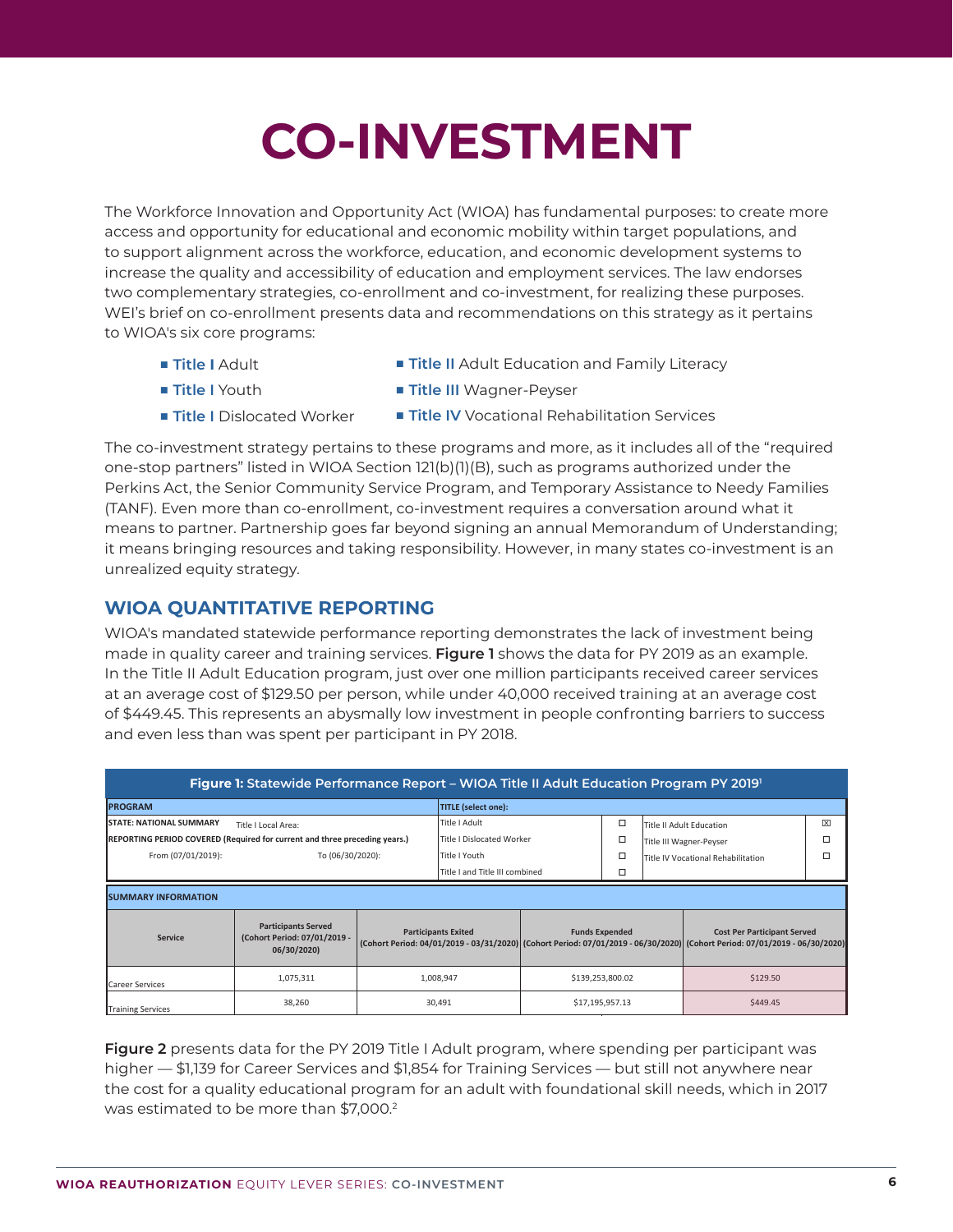| Figure 2: WIOA Adult Performance PY 2019 <sup>3</sup>                      |                                                                           |                                                                           |                                  |                                                                      |   |                                    |                                                                                   |   |
|----------------------------------------------------------------------------|---------------------------------------------------------------------------|---------------------------------------------------------------------------|----------------------------------|----------------------------------------------------------------------|---|------------------------------------|-----------------------------------------------------------------------------------|---|
| <b>PROGRAM</b>                                                             |                                                                           |                                                                           | <b>TITLE</b> (select one):       |                                                                      |   |                                    |                                                                                   |   |
| STATE:<br>Title I Local Area:                                              |                                                                           |                                                                           | Title I Adult                    |                                                                      | 区 | Title II Adult Education           |                                                                                   | ◻ |
| REPORTING PERIOD COVERED (Required for current and three preceding years.) |                                                                           |                                                                           | <b>Title I Dislocated Worker</b> |                                                                      | □ | Title III Wagner-Peyser            |                                                                                   | □ |
| From: 07/01/2019                                                           | To: 06/30/2020                                                            |                                                                           | Title I Youth                    |                                                                      |   | Title IV Vocational Rehabilitation |                                                                                   | ◻ |
|                                                                            |                                                                           |                                                                           | Title I and Title III combined   |                                                                      | □ |                                    |                                                                                   |   |
| <b>SUMMARY INFORMATION</b>                                                 |                                                                           |                                                                           |                                  |                                                                      |   |                                    |                                                                                   |   |
| Service                                                                    | <b>Participants Served</b><br>(Cohort Period: 07/01/2019 -<br>06/30/2020) | <b>Participants Exited</b><br>(Cohort Period: 04/01/2019 -<br>03/31/2020) |                                  | <b>Funds Expended</b><br>(Cohort Period: 07/01/2019 -<br>06/30/2020) |   |                                    | <b>Cost Per Participant Served</b><br>(Cohort Period: 07/01/2019 -<br>06/30/2020) |   |
| <b>Career Services</b>                                                     | 354,470                                                                   | 293,637                                                                   |                                  | \$403,848,091                                                        |   | \$1,139                            |                                                                                   |   |
| <b>Training Services</b>                                                   | 147,365                                                                   | 88,326                                                                    |                                  | \$273,158,348                                                        |   | \$1,854                            |                                                                                   |   |

#### **RECOMMENDATIONS**

With WIOA legislation due for reauthorization, policy makers need to amend our federal education and workforce development law to strengthen definitions and provide joint guidance and incentives<br>.  $\frac{1}{2}$  order to ensure that its intended equity outcomes are realized.  $\blacksquare$  and incentive  $\blacksquare$  **Example Boort Period:**  $\blacksquare$  **Period:**  $\blacksquare$  **Period:**  $\blacksquare$   $\blacksquare$   $\blacksquare$ 

**First, align definitions.** Current WIOA guidance offers contradicting definitions for career and **The cause of the Carly Carly Control of School Control Control Community** of the Carly and training services. While federal guidance<sup>4</sup> tells a Title I Adult program to report English language learning and Integrated Education & Training as "individual career services," the same guidance tells a Title II Adult Education program to report these activities as "training services." Co-investment is hardly possible when programs do not have clear agreement on how services are defined.

**Second, clarify roles.** There is also a need to differentiate roles to support co-investment. Federal guidance is clear that all WIOA funds can cover the full range of services. This works well for local flexibility, but on the ground it can mean that adult education programs are hiring their own career counselors rather than utilizing the expertise in the Title I system, and youth programs are hiring their own high school equivalency instructors rather than utilizing the Title II system. Guidance and incentives for state and local leaders to create aligned strategies for serving shared populations can both increase the quality of services and provide higher return on investments in those services. Federal toolkits<sup>s</sup> provide samples to support funding alignment; these need to be raised up within reauthorization and rewarded through incentives for co-enrollment in strategically aligned partnerships. American 115,238,238,204 \$5,626,204 \$5,626,204 \$5,626,204 \$5,626,204 \$5,626,204 \$5,626,204 \$5,626,204 \$5,626,

Third, pool or braid funds. Congress authorized Performance Partnership Pilots for Disconnected Youth (P3) to support co-investment and the development of a more efficient and integrated education and workforce development system to support out-of-school youth. Initial evaluations show positive findings for credential completion and employment under certain interventions including case management and WIOA career and training services.<sup>6</sup> To support more coinvestment in proven strategies, WIOA reauthorization should incorporate authority that would allow tribal, municipal, county, and state governments to request flexibility and grant waivers to pool resources from various WIOA Titles and WIOA Partner Programs<sup>7</sup> to build career pathway systems and programs in exchange for improved outcomes for low-income youth and adults in the domains of education, training, employment, earnings, health and wellbeing. Ethnicity/Race

While P3 models show impact, they also rely on waivers and, in some sense, risk-takers within the public systems to operationalize pooled funding. Another option is to **braid funding**—to utilize separate funding streams together in a way that still allows clear reporting back to each funding source. WIOA reauthorization can provide incentives for co-enrollment and templates for braided funding across WIOA program partners to help state and local leaders understand the leverage points for differentiating services for shared populations.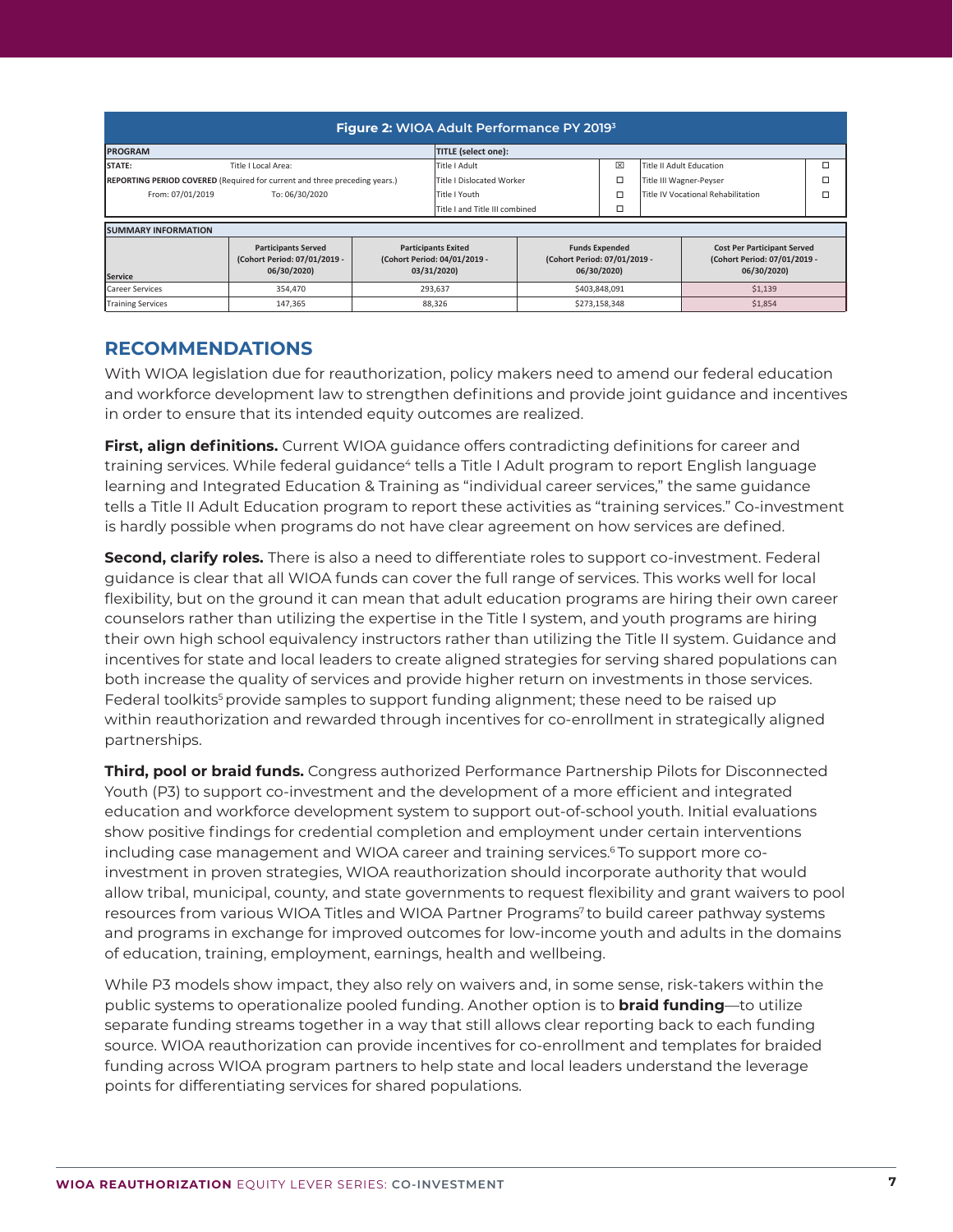One advantage of braided funding is building cross-system understanding of partners' services and performance structures. This understanding supports local decision making on *who* does *what* within a specific intervention. California public systems created a braided funding worksheet to support their career pathway co-investment. When deciding on which fund to braid into each key task, the partners also differentiated which partner was responsible for that key task. For example, partners can decide that providing support services and career navigation is the responsibility of the Title I Adult partner while designing and delivery the integrated education and training is undertaken by the Title II Adult Education and Perkins Career Technical Education partners.

#### **SUMMARY RECOMMENDATIONS FOR WIOA REAUTHORIZATION**

- **Example 1** Legislate joint cross title alignment of definitions of career services and training services, so that partners share a common understanding of services.
- Require aligned joint guidance from the U.S Departments of Labor and Education on reporting co-enrollment and co-investment with WIOA Combined State Plan partners.
- **Provide incentives for braided funding in strategic co-enrollment and co-investment with WIOA** Combined State Plan partners.
- **Promote continued experimentation with pooled funding efforts beyond youth, building from** the evidence base developing under the P3 pilots.
- 1 Statewide Performance Report WIOA Title II Adult Education Program PY 2019. Retrieved from https://www2.ed.gov/ about/offices/list/ovae/pi/AdultEd/spr/py2019/nationalsummary.pdf
- 2 Investing in Quality Literacy Assistance Center. Retrieved from https://drive.google.com/file/d/ 1v\_F0voDHFzjMbbG4UA7Ova4sqWFs3jmy/view.
- 3 WIOA Adult Performance PY 2019. Retrieved from https://www.dol.gov/sites/dolgov/files/ETA/Performance/pdfs/ PY%202019%20WIOA%20Performance%20Summary.pdf
- 4 Training and Employment Guidance Letter 10-16 Change 1. Retrieved from https://wdr.doleta.gov/directives/attach/ TEGL/TEGL\_10-16-Change1.pdf; Program Memorandum OCTAE 17-2. Retrieved from https://www2.ed.gov/about/ offices/list/ovae/pi/AdultEd/octae-program-memo-17-2.pdf
- 5 DOL ETA Career Pathways Toolkit. Retrieved from https://careerpathways.workforcegps.org/resources/2016/10/20/10/11/ Enhanced\_Career\_Pathways\_Toolkit
- <sup>6</sup> Local Evaluations of the Cohort 1 P3 Pilots: A Synthesis of Their Findings. Retrieved from https://www.dol.gov/sites/ dolgov/files/OASP/evaluation/pdf/ETA\_P3\_SynthesisReport\_June2020.pdf
- 7 The WIOA Partner Programs include: (HHS-administered) TANF; Community Services Block Grant; (ED-administered) Career and Technical Education programs authorized under Perkins V; (USDA-administered) Employment and Training programs and Work programs under the Supplemental Nutrition Assistance Program; (DOL-administered) Trade Adjustment Assistance for Workers programs; Jobs for Veterans State Grants programs; Unemployment Insurance programs (programs authorized under State unemployment compensation laws in accordance with applicable Federal law); Senior Community Service Employment program; and Reintegration of Ex-Offenders; and (HUD-administered) Employment and Training activities carried by the Department of Housing and Urban Development.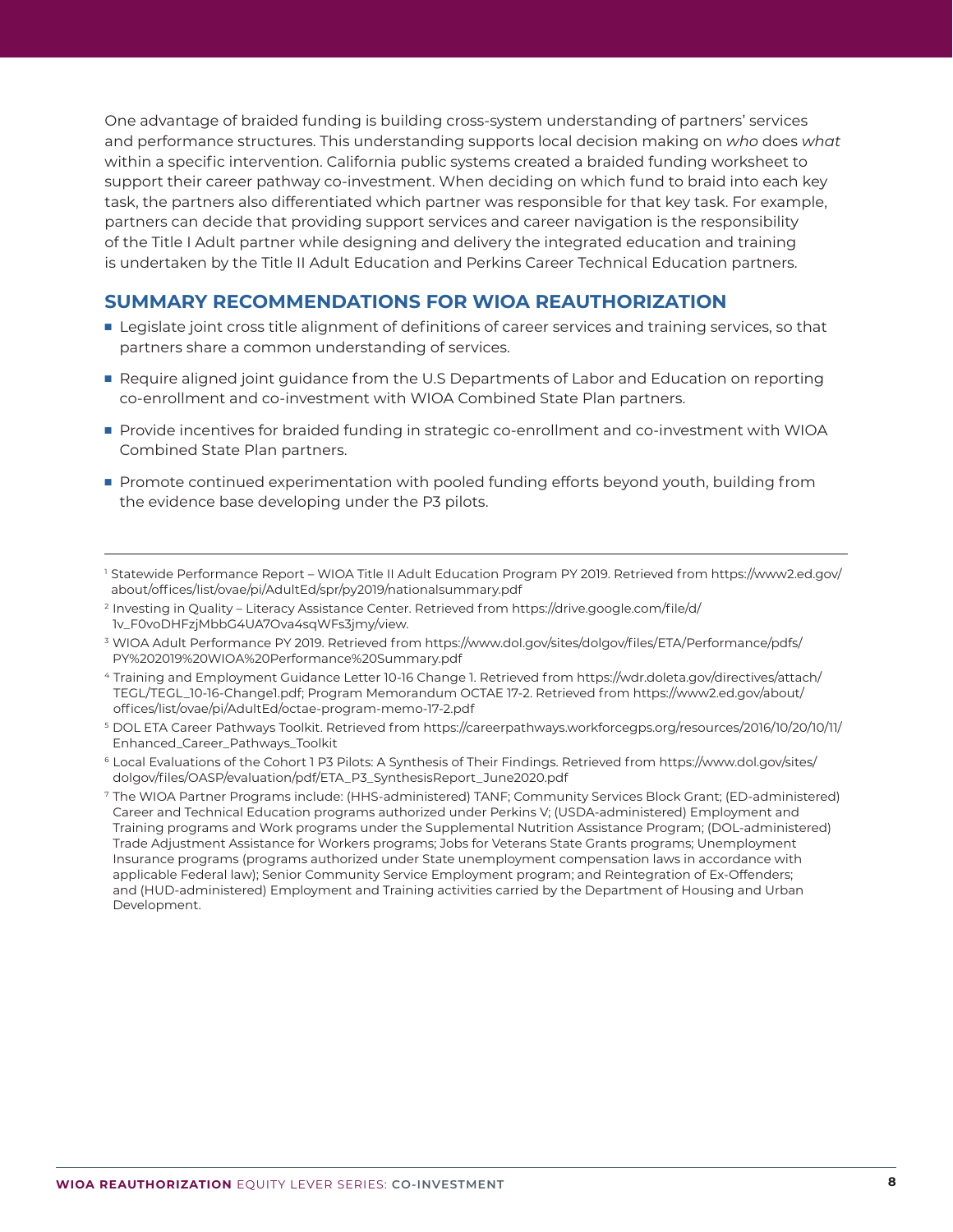# **CAREER PATHWAYS – INTEGRATED EDUCATION & TRAINING**

### **DEFINED FOR EQUITY**

Effective career pathways require partnership. No one program or institution can build a comprehensive, responsive program to meet the complex educational and economic needs of individuals confronting barriers to success.<sup>1</sup> Career pathways are an equity tool for aligning high quality services to build equitable outcomes for people in our public education and workforce development systems. A decade ago, a federal interagency workgroup pledged a cross-agency commitment to career pathways.<sup>2</sup> The three federal investments in adult learning – WIOA, Perkins V, and Higher Education Act – now all share the same definition of career pathway and, within it, the Integrated Education and Training (IET) delivery model.

The term "career pathway" means a combination of rigorous and high-quality education, training, and other services that—

- (A) aligns with the skill needs of industries in the economy of the State or regional economy involved;
- (B) prepares an individual to be successful in any of a full range of secondary of postsecondary education options, including apprenticeships registered under the Act of August 16, 1937;
- (C) includes counseling to support an individual in achieving the individual's education and career goals;
- (D) includes, as appropriate, education offered concurrently with and in the same context as workforce preparation activities and training for a specific occupation or occupational cluster;
- (E) organizes education, training, and other services to meet the particular needs of an individual in a manner that accelerates the educational and career advancement of the individual to the extent practicable;
- (F) enables an individual to attain a secondary school diploma or its recognized equivalent, and at least one recognized postsecondary credential; and
- (G) helps an individual enter or advance within a specific occupation or occupational cluster.

#### **WIOA QUANTITATIVE REPORTING**

While WIOA requires state and local strategic planning and implementation of career pathways, there is no reporting mechanism on those efforts except within WIOA Title II Integrated Education & Training (IET). From PY 2016 to PY 2018, the total national enrollments in IET grew substantially. During this period, IET enrollments increased by 123 percent, and while that is an impressive growth rate, in actuality the IET percentage of *total* participants rose just from 1.6 percent to 3.9 percent of total WIOA Title II participants (see **Table 1**).

Nine states represented more than four percent of the PY 2018 national IET total, and together accounted for about three-quarters of IET programming in that year (**Figure 1**). Sixteen states had more than five percent of their statewide participants enrolled in IET during PY 2018. Seven states fell into both categories (see red data points in **Figure 1**).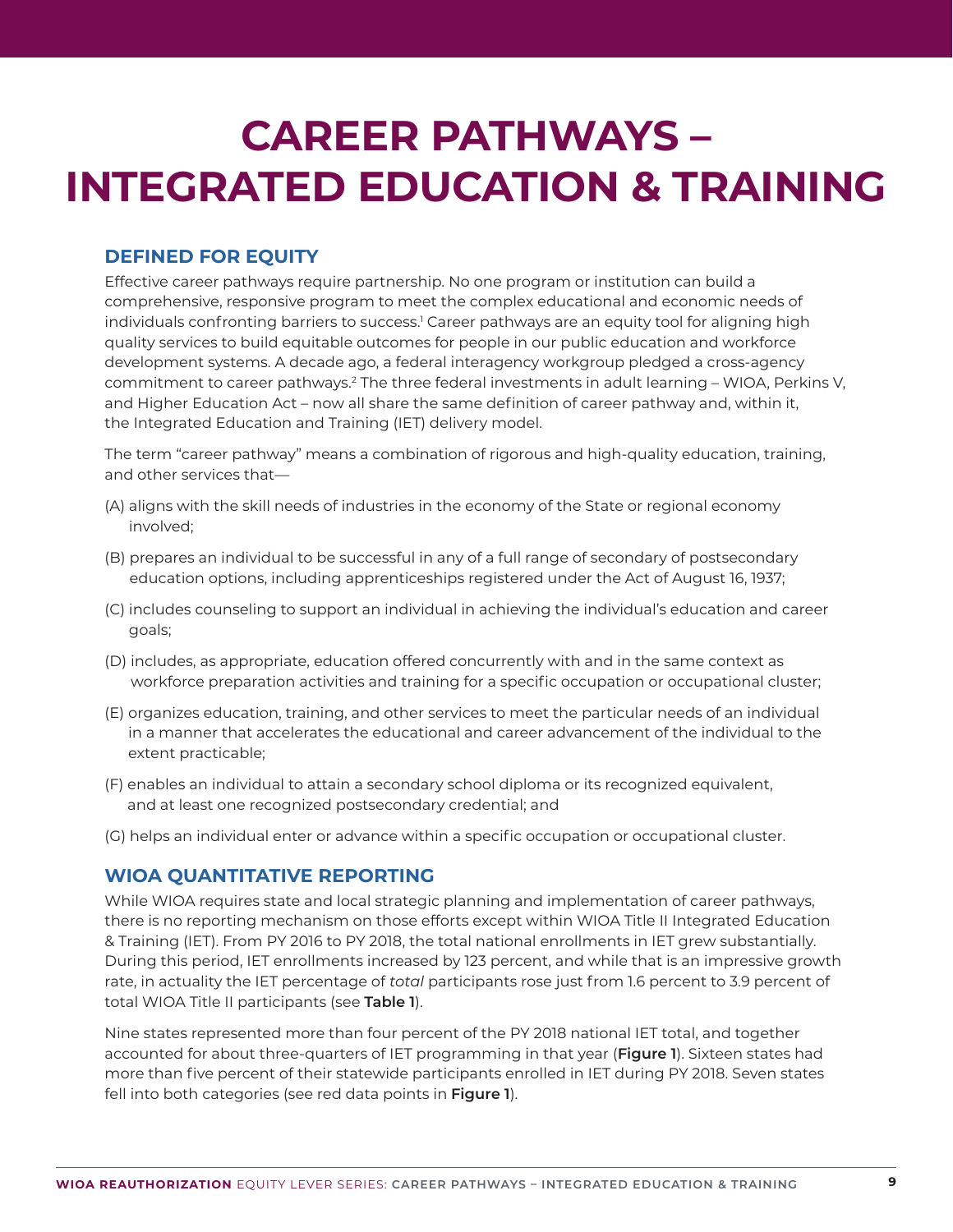| Table 1: IET Total Enrollments, PY 2016 - 2018 |           |           |           |                                      |  |  |  |  |
|------------------------------------------------|-----------|-----------|-----------|--------------------------------------|--|--|--|--|
| <b>Program Model</b>                           | 2016      | 2017      | 2018      | 2016 - 2018<br><b>Percent Change</b> |  |  |  |  |
| <b>IET Participants</b>                        | 23,301    | 43,905    | 51,915    | 122.8%                               |  |  |  |  |
| <b>IELCE Participants</b>                      | 116,683   | 160,128   | 167,326   | 43.4%                                |  |  |  |  |
| Total Participants <sup>2</sup>                | 1,492,137 | 1,433,599 | 1,332,457 | $-10.7%$                             |  |  |  |  |
| <b>IET Percent of Total Participants</b>       | 1.6%      | 3.1%      | 3.9%      |                                      |  |  |  |  |



#### **FEDERAL ASSISTANCE**

The Office of Career Technical and Adult Education (OCTAE) continues to build technical assistance projects to support IET scale; e.g. implementing IET Design Camps<sup>3</sup> in each state and in correctional settings.

OCTAE's recent reinterpretation of WIOA performance accountability to allow the use of all Measurable Skill Gain types for negotiated target setting within IET and workplace education programs<sup>4</sup> should finally provide more authentic ways for states to document learning.

Importantly, the IES What Works Clearinghouse released an intervention report<sup>5</sup> documenting IET's benefits and a complementary WWC Practice Guide for implementing career pathways in community colleges. For community colleges, it is especially important to help leaders understand that their current intra-institutional *guided pathway* reforms will make them even better partners in adult career pathway work.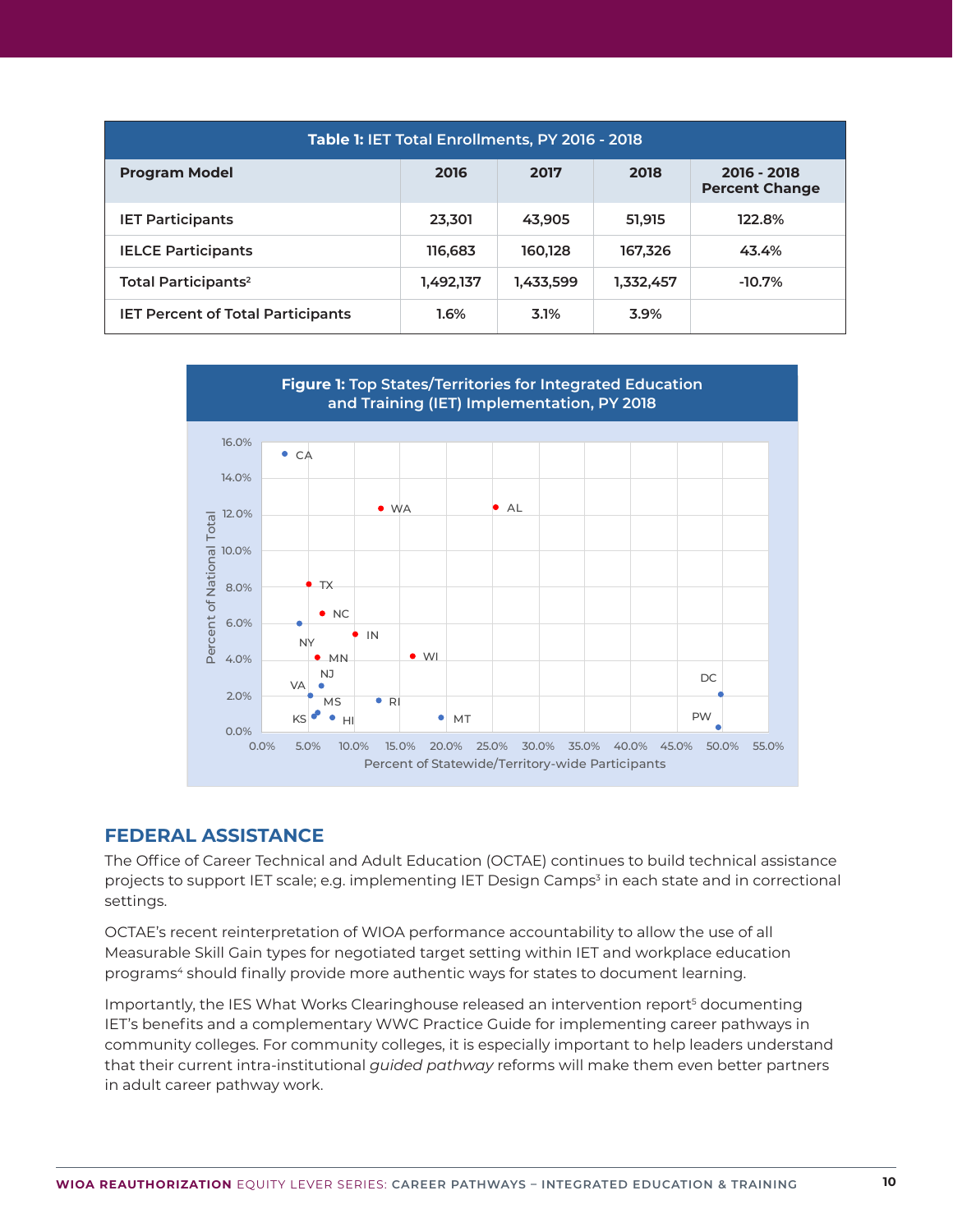Like dual enrollment for high school students, IET works and works well for all learners, helping them move farther, faster through a focus on acceleration rather than remediation. So how can WIOA reauthorization create more incentives for partners to build these pathways?

#### **RECOMMENDATIONS**

- Invest in career pathways. WIOA reauthorization should include a dedicated investment in WIOA Title II AEFLA and in WIOA Title I Adult and Youth for career pathway programs, with an emphasis on strategic co-enrollment to comprehensively support older youth and adults through education and career progression.
- **ThanCreate joint U.S. Departments of Education and Labor guidance on building these programs into** state and local Eligible Training Provider Lists to promote strategic co-investment.
- Require state level policies on IET performance accountability, including Measurable Skill Gain types 3-5 for IETs. OCTAE requires all WIOA Title II state agencies to have an assessment policy, exclusively related to standardized pre-post testing.<sup>7</sup> With recently expanded access to MSG types 3-5 within IET, OCTAE's assessment plan requirement should broaden. Assessment policies should require states to guide local providers in intentionally building IET programs with alternative assessment and documenting training milestones and skill progression.
- **Support dual enrollment between WIOA Title II and community college career pathways through** a national awareness campaign and technical assistance project promoting the use of the Higher Education Act Ability to Benefit provision, allowing adult learners to simultaneously work on secondary and postsecondary credential attainment while accessing federal student aid.
- **Support dual enrollment between WIOA Title II and community colleges through correcting the** misinterpretation of Measurable Skill Gain type 1c 'transition to postsecondary' as an exit measure rather than an interim progress measure.

<sup>&</sup>lt;sup>1</sup> WIOA uses 'individuals with barriers to employment' to designate priority populations. See discussion on Confronting Barriers (p.19) for a recommendation on asset-based language in reauthorized legislation.

<sup>&</sup>lt;sup>2</sup> Joint Letter on Career Pathways from the U.S. Departments of Education, Health and Human Services, and Labor. Retrieved from https://www2.ed.gov/about/offices/list/ovae/ten-attachment.pdf.

<sup>3</sup> IET Design Toolkit. Retried from lincs.ed.gov/professional-development/resource-collections/profile-8850.

<sup>4</sup> Resources for Reporting Measurable Skill Gains (MSG) Types 3, 4, and 5. Retrieved from https://nrsweb.org/policy-data/ Resources-for-Reporting

<sup>5</sup> Integrated Basic Education and Training (I-BEST) Intervention Report. Retrieved from https://ies.ed.gov/ncee/wwc/ Docs/InterventionReports/WWC\_I-BEST\_Report\_508.pdf

<sup>6</sup> Designing and Delivery Career Pathways at Community Colleges. Retrieved from https://ies.ed.gov/ncee/wwc/ PracticeGuide/27.

<sup>7</sup> State Assessment Policy Guidelines. Retrieved from https://nrsweb.org/resources/state-assessment-policy-guidelines-508-compliant-version.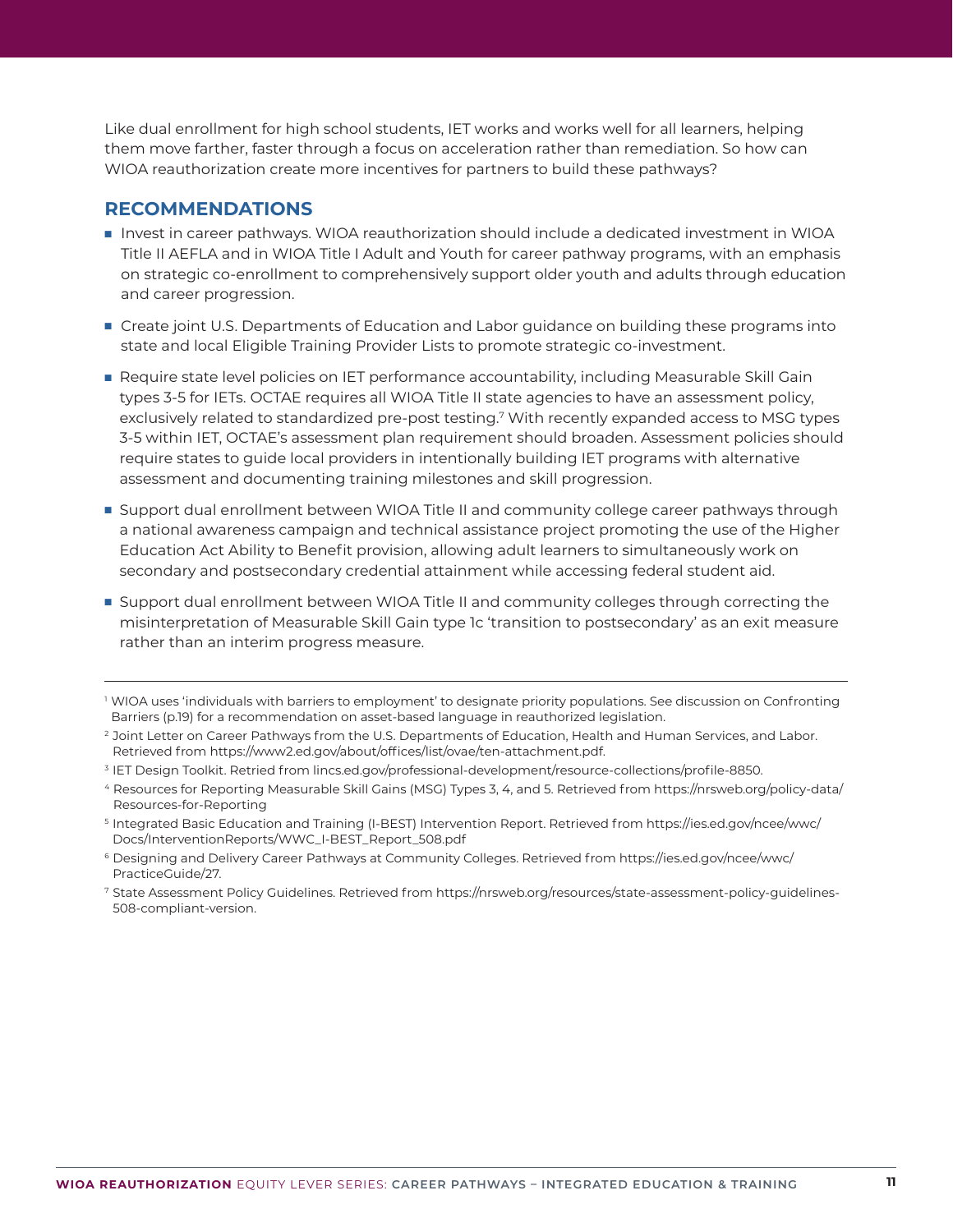# **PERFORMANCE ACCOUNTABILITY**

#### **WIOA QUANTITATIVE REPORTING**

To act as an equity investment, WIOA requires disaggregated reporting in order to ascertain who is receiving services and to what impact.

#### **Who Is Being Served?**

Target populations are defined in 'individuals with barriers to employment'<sup>1</sup> and mapped to race/ ethnicity and age demographics. Education services for 'basic skills deficient' participants cover a range of Education Function Levels.2 World Education's analysis of Program Year (PY) 2016-2018 WIOA Title II Adult Education and Family Literacy state data shows increasing levels of service to target populations (see **Figure 1**).

Reporting indicates a gradual increase of the proportion of adult education participants designated as English language learners (see **Figure 2**) and remarkably consistent race/ethnicity participation (see **Figure 3**).

#### **What Outcomes Are They Achieving?**

WIOA title II Adult Education services are reaching their intended target, but to what result? WIOA introduced reporting on employment and credential measures and Title II has begun to report those outcomes in PY2017 and PY2018 (see **Figure 4**).

Adult Education continues to focus on reporting Measurable Skill Gains which are the type of performance measure used in WIOA Title II negotiated target setting. WIOA introduced five Measureable Skill Gain types. However, the U.S. Department of Education only recently allowed performance reporting on all five types beginning PY 21 and then only in limited program models.<sup>3</sup> Hopefully, these other MSG types will continue to become a larger piece of the pie as Adult Education participants demonstrate more skill gains through occupational exams and training milestones (see **Figure 5**).

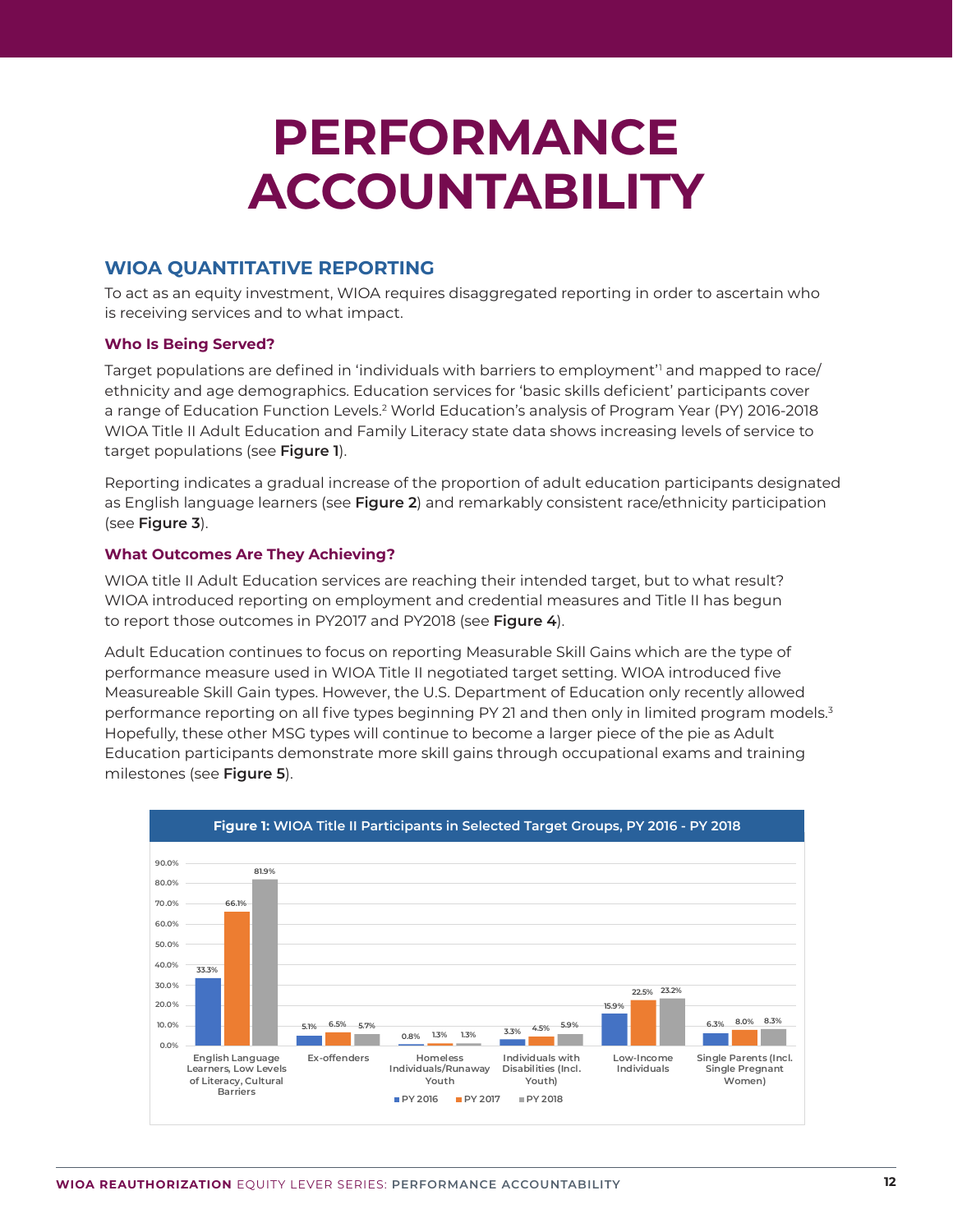**2.44% 2.19% 2.15% 2.51% 8.56% 8.02% 8.10% 10.58% 14.96% 14.20% 14.22% 14.38% 16.81% 16.11% 15.96% 13.73% 6.09% 6.09% 6.31% 5.17% 5.51% 4.60% 4.30% 3.45% 7.79% 7.52% 6.86% 6.40% 4.91% 7.10% 7.00% 6.99% 8.06% 8.89% 9.20% 9.56% 10.16% 10.41% 10.79% 11.17% 8.28% 8.56% 8.83% 9.28% 6.41% 6.31% 6.29% 6.76% 0% 10% 20% 30% 40% 50% 60% 70% 80% 90% 100% PY 2015 PY 2016 PY 2017 PY 2018 Figure 13: Educational Functioning Level Shares; PY 2015 - PY 2018 ESL Level 6 ESL Level 5 ESL Level 4 ESL Level 3 ESL Level 2 ESL Level 1 ABE Level 6 ABE Level 5 ABE Level 4 ABE Level 3 ABE Level 2 ABE Level 1** 45% 50%

**Figure 2: Educational Functioning Level Shares, PY 2015 - PY 2018**



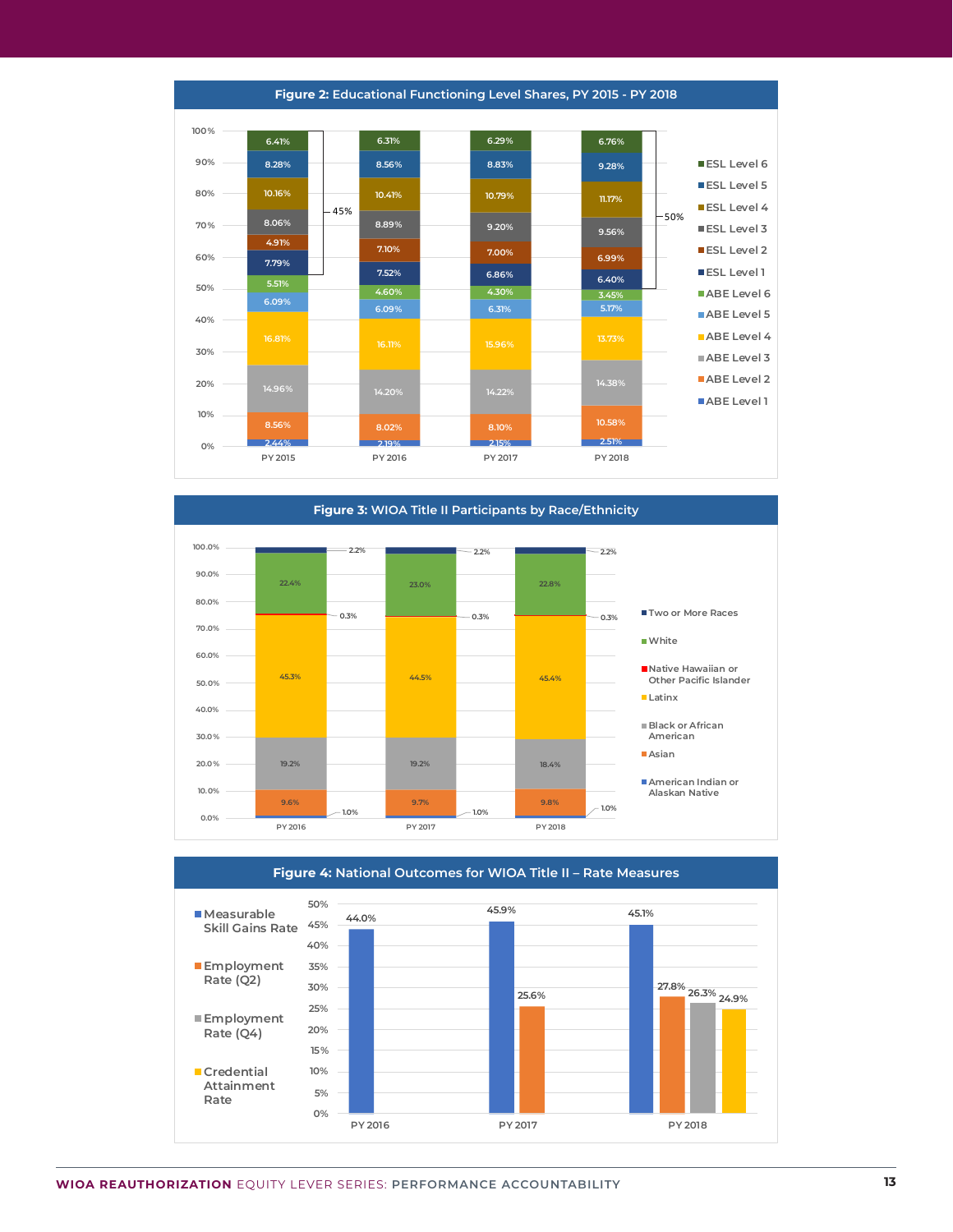

#### **RECOMMENDATIONS**

WIOA Title II will continue to use Measurable Skill Gain as its primary performance metric, but the system needs more and better ways to assess skill gains.

- OCTAE should implement demonstration pilots for AEFLA providers modeled after the Every Student Succeeds Act (ESSA) Innovative Assessment and Accountability (IADA) Demonstration Pilots. IADA allows participating states to pilot innovative new systems of assessments in a subset of school districts before scaling statewide. States may apply on their own or as part of a consortium of up to four states. Such demonstrations could be used to encourage experimentation in developing assessment models related to:
	- o Competency-based education; or
	- o Placement practices that do not engage standardized testing, including self-placement.

All WIOA Titles need better ways to measure engagement with employer partners.

Reauthorization should include a shift from the current emphasis on measuring employer engagement (e.g., market penetration, repeat business) to employer investment, in which the focus is on counting employer involvement in education and training that includes substantive investments by the employer in its workforce. This could include activities such as on-the-job training, internships, incumbent worker training, and other forms of workplace education, as long as they involve improvements to the educational skills of workers.

For WIOA to reach its vision of equitable outcomes for individuals confronting barriers and personcentered service models, reauthorization must reconceive the Statistical Adjustment Model (SAM) to incentivize service to more individuals confronting barriers. WIOA Section 116 requires the U.S. Departments of Education and Labor to use a Statistical Adjustment Model as part of their negotiation with states for setting goals for the WIOA measures. Under law, the SAM must account for differences among states in the characteristics of the participants being served, as well as the labor market conditions in which those participants are being served.

Reconsider SAM approaches with a view toward development of models that permit more robust adjustments for changes in participant characteristics, so that the models are doing more to adjust for these differences among local program operators.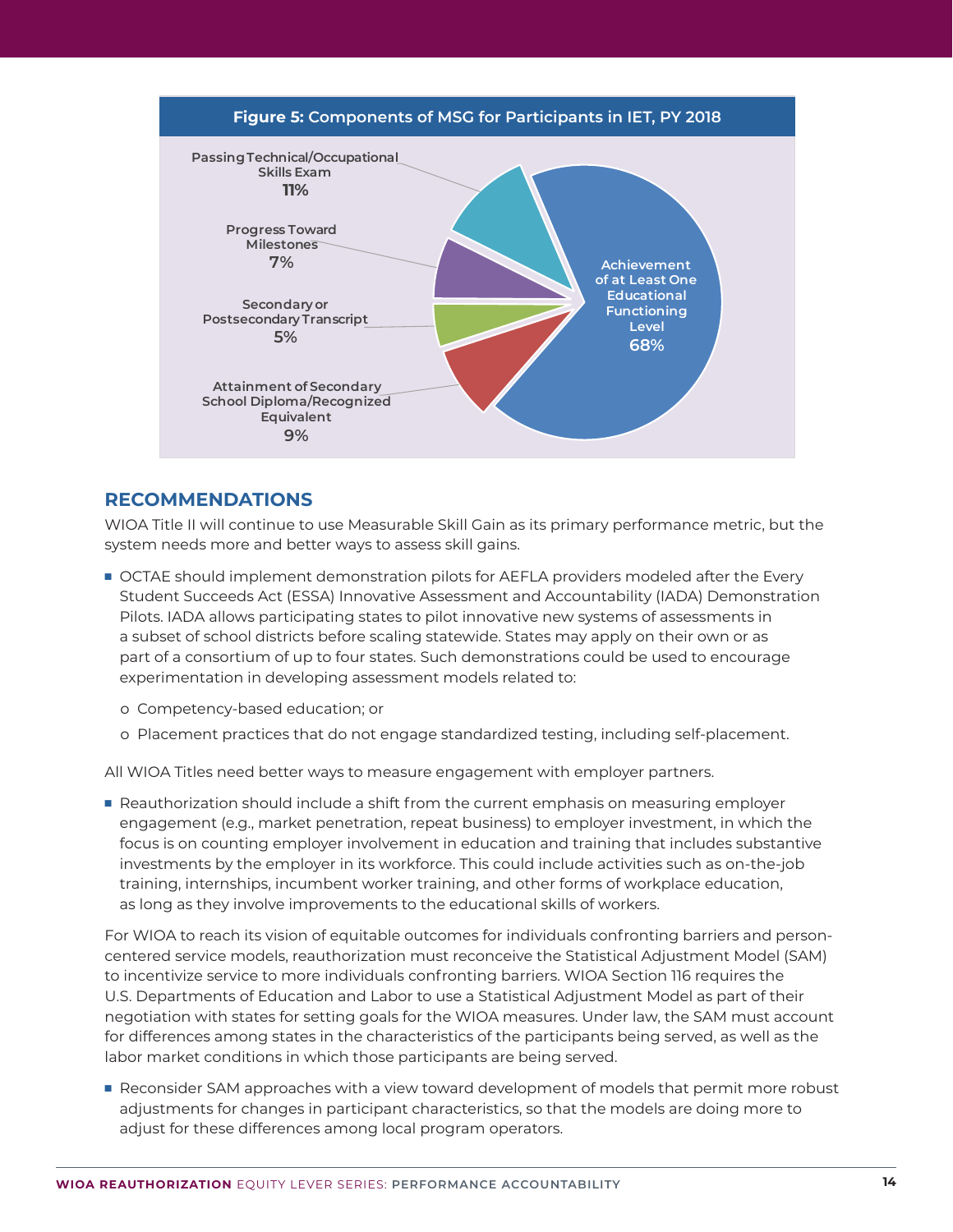- Require submission of individual participant record data by WIOA Title II and IV state administrating agencies, including individual characteristics and outcomes. Use these data to support SAM development. Development of a single national model for each common measure should include data for each of the core programs, at a minimum.
- n Amend WIOA to reinstate performance incentive funding for states and local workforce development boards. An accountability policy that only includes sanctions for failure is not likely to motivate local program operators to excel. WIA performance outcomes received significant local attention due in large part to the fact that local boards stood to garner additional funds for exceeding their local goals.
- Include provisions in WIOA incentive funding to reward states and local operators for reducing racial and other equity gaps in outcomes.

4 Retrieved from https://aurora-institute.org/blog/the-u-s-department-of-education-is-inviting-new-applications-forround-3-of-the-innovative-assessment-demonstration-authority-iada

<sup>1</sup> WIOA uses 'individuals with barriers to employment' to designate priority populations. See discussion on Confronting Barriers (p.19) for a recommendation on asset-based language in reauthorized legislation.

<sup>2</sup> WIOA Title II's National Reporting System requires sorting all participants into one of 12 Education Function Level categories: Adult Basic Education 1-6; English as a Second Language 1-6.

<sup>&</sup>lt;sup>3</sup> Resources for Reporting Measurable Skill Gains (MSG) Types 3, 4, and 5. Retrieved from https://nrsweb.org/policy-data/ Resources-for-Reporting.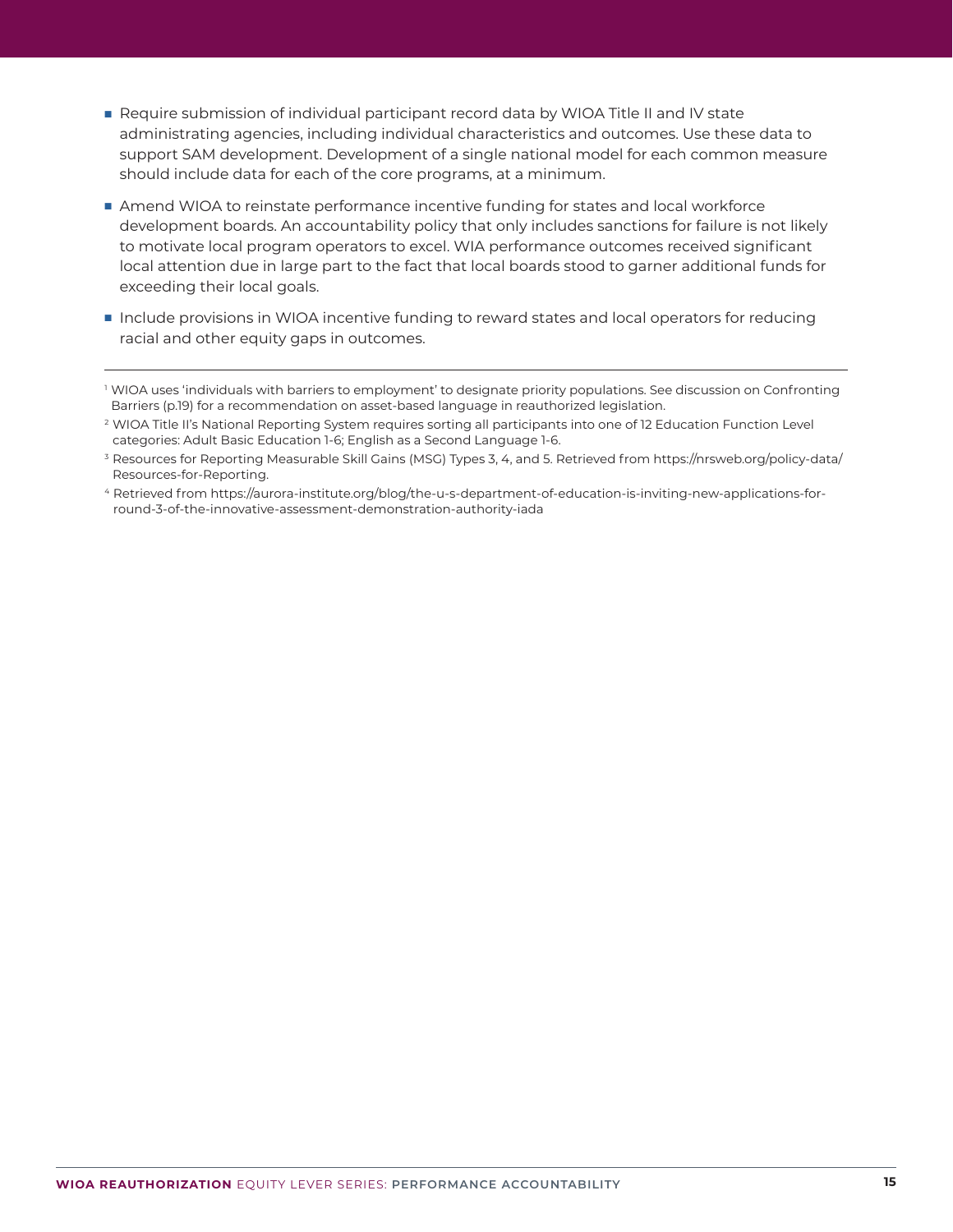# **SYSTEM INTEGRATION**

# **WIOA STRATEGIC PARTNERS**

To act as an equity investment, WIOA requires state and local partners to strategically plan and implement complementary services in order to comprehensively support individuals confronting barriers to educational and economic mobility.<sup>1</sup>

Under WIOA, states choose to develop a four-year *Unified* or *Combined* State Plan describing the state's strategies to use the workforce development system to improve individual prosperity and regional economic competitiveness.

The minimal requirement is a Unified State Plan that demonstrates alignment among the six WIOA core partner programs: Title I Adult, Dislocated Worker, and Youth; Title II Adult Education; Title III Wagner–Peyser Employment Service; and Title IV Vocational Rehabilitation Services. The U.S. Department of Education oversees Titles II and IV while the U.S. Department of Labor governs Titles I and III. In the states, as many as four agencies oversee WIOA core partners and many more are involved as *required* partners.

In introducing the Combined State Plan option, WIOA promotes expanded partnerships through encouraging broad joint planning with other education, public benefit, and workforce development programs. However, there is limited uptake by states to use this federal flexibility. While 62 percent of states did submit Combined 2020 plans, the partners identified as jointly planning with the required WIOA core partners are mainly small-scale federal workforce development programs run within the same agency as WIOA Title I, e.g., trade adjustment assistance, veterans' state grants, senior community service program.

The partner listed in the WIOA State Plan template with the greatest potential to impact career pathway educational services is the Strengthening Career and Technical Education for the 21<sup>st</sup> Century (Perkins V) system. Eleven states submitted WIOA/Perkins combined plans: Alabama; Delaware; District of Columbia; Indiana; Minnesota; New York; Ohio; Pennsylvania; Rhode Island; Vermont; and Virginia. A limited number of states took the opportunity to strategize with public benefit program partners such as TANF, SNAP E&T, in support of shared participants.

The text of WIOA promotes integration, but implementation has kept programs pigeon-holed and participants largely responsible for cobbling together needed services. A bolder approach is needed.

# **WIOA REAUTHORIZATION RECOMMENDATIONS**

Amend WIOA to embed provisions in Section A of Title I - System Alignment focused on service integration, specifically on utilizing co-enrollment, shared performance accountability, and braided funding to comprehensively and efficiently serve WIOA participants. Change the title of Section A to System Alignment and Integration.

This Title should accomplish these goals:

- **s** State overall federal policy on skill development integration comprehensively among all named core and required partners.
- **Define target populations across programs and authorize the U.S. Departments of Education and** Labor to provide guidance regarding participant co-enrollment, including guidelines to determine what to do with participants without work authorization.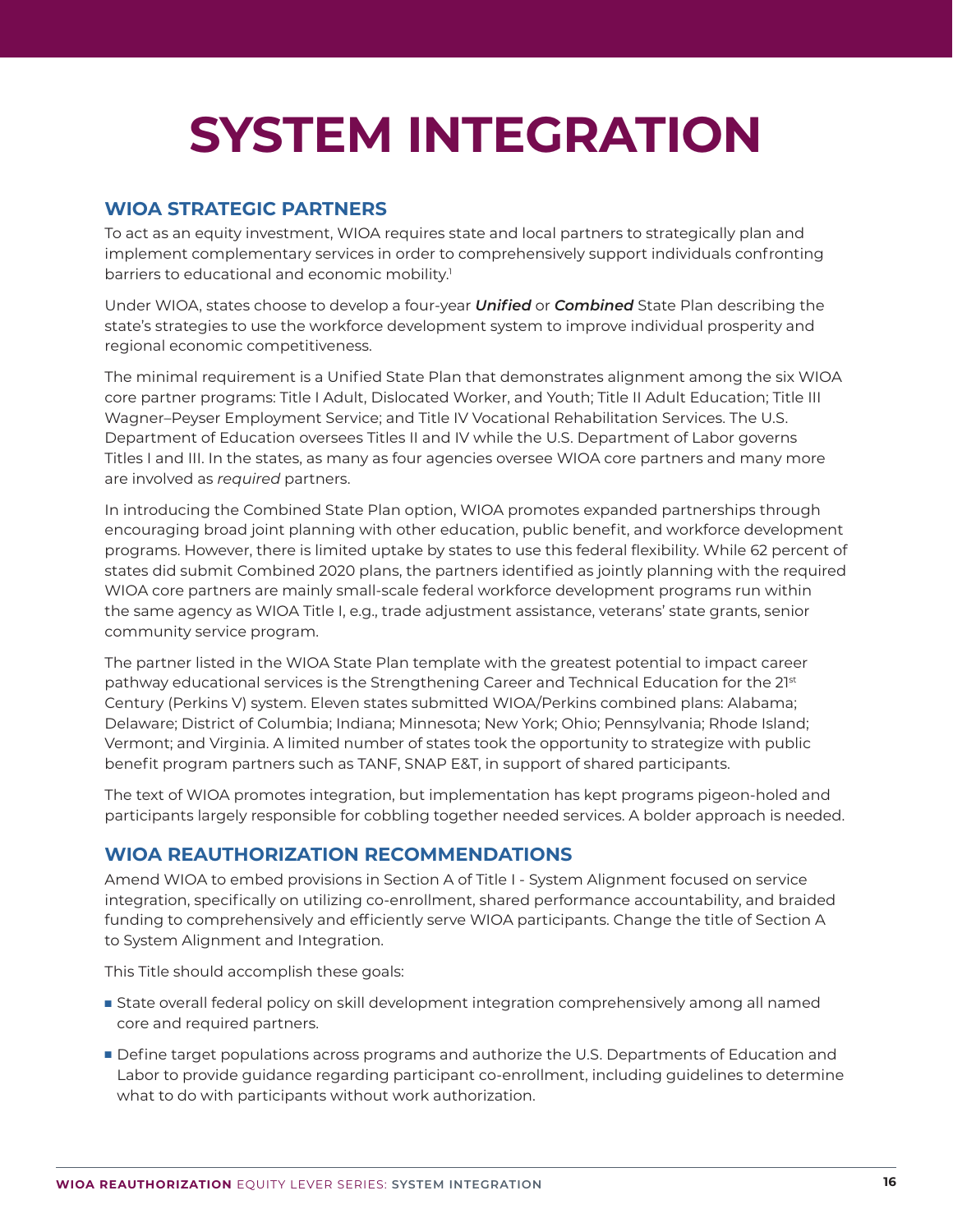- **The Create common definitions across programs, including 'career' and 'training,' so that these are** defined as the same activity across each of the titles with a level of precision and clarity that would provide adequate direction to the field in absence of regulations. Define these key terms in the Definitions section of the law.
- **Amend the authorizing statutes for antipoverty and economic mobility partners, including TANF** ES (Temporary Assistance to Needy Families Employment Services); SNAP E&T (Supplemental Nutrition Assistance Program Employment and Training); HUD E&T (Housing and Urban Development Employment and Training); Opportunity Zones; TAA (Trade Adjustment Assistance). These amendments should address the requirement for coordination, specify partnership roles and responsibilities, and address braided resources and reporting. Alternatively, include authority for tribal, municipal, county and state governments to request — in exchange for improved outcomes — flexibility including waivers to pool all federal discretionary resources where workforce development activities are permissible.
- **E** Establish shared performance metrics across all federal education and training investments. These metrics would be used to highlight how workers and businesses are being served by those programs, to identify racial and other equity gaps where they exist, and require corrective actions where programs are not meeting performance goals.
- Include Perkins V, TANF and HEA in a coordinated accountability system with the WIOA core titles. In addition to the use of the common WIOA metrics, this would provide for inclusion of these programs in the negotiation of state-level goals and authorize the U.S. Departments of Education and Labor to develop coordinated approaches to reporting.
- Authorize Higher Education Act Financial Services Administration adult dual enrollment to support accelerated models of secondary-postsecondary credential attainment for adult learners.
- **OCTAE should implement demonstration pilots for AEFLA providers modeled after the Every** Student Succeeds Act (ESSA) Innovative Assessment and Accountability (IADA) Demonstration Pilots. IADA allows participating states to pilot innovative new systems of assessments in a subset of school districts before scaling statewide. States may apply on their own or as part of a consortium of up to four states. Such demonstrations could be used to encourage experimentation in developing assessment models related to:
	- o Competency-based education; or
	- o Placement practices that do not engage standardized testing, including self-placement.
- Implement an integrated performance accountability system among the WIOA core titles. This integrated performance system would include:
	- o Participant-level data collection by US ED and USDOL to support the effective measurement of results for each of the core measures, including access to appropriate administrative records within a framework that protects participant privacy;
	- o A common approach to state and local goal setting across the programs, including an expanded statistical adjustment model process that incorporates data from all core program titles;
	- o Reinstatement of incentive funding for exemplary performance for each of the core programs, including incentives for reduction in equity gaps;
	- o Departmental authorization to issue guidance, waivers, and technical assistance, as needed, to facilitate the implementation of an integrated performance management model, including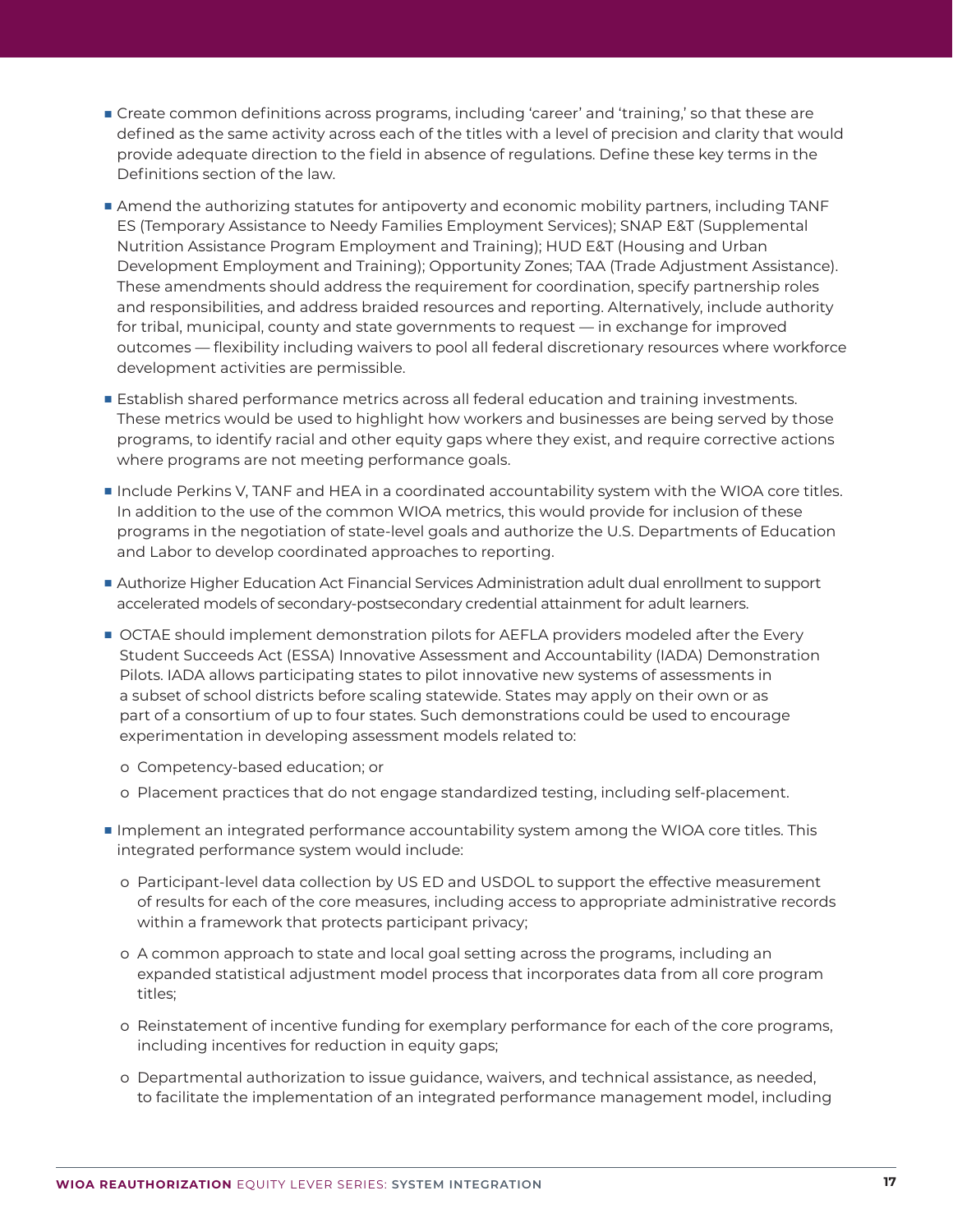permitting shared reporting of jointly managed services, such as career pathways programs, and technical assistance on performance reporting for integrated service delivery to common participants; and

 o Improvement of the measurement of the effectiveness of the system in serving employers, so that this measure is appropriately applied across all core partners, as well as other partners in the American Job Center. Additionally, refocus the metric on shared investment in employee reskilling by employers with the public workforce system and on hiring WIOA participants into quality, living wage jobs.